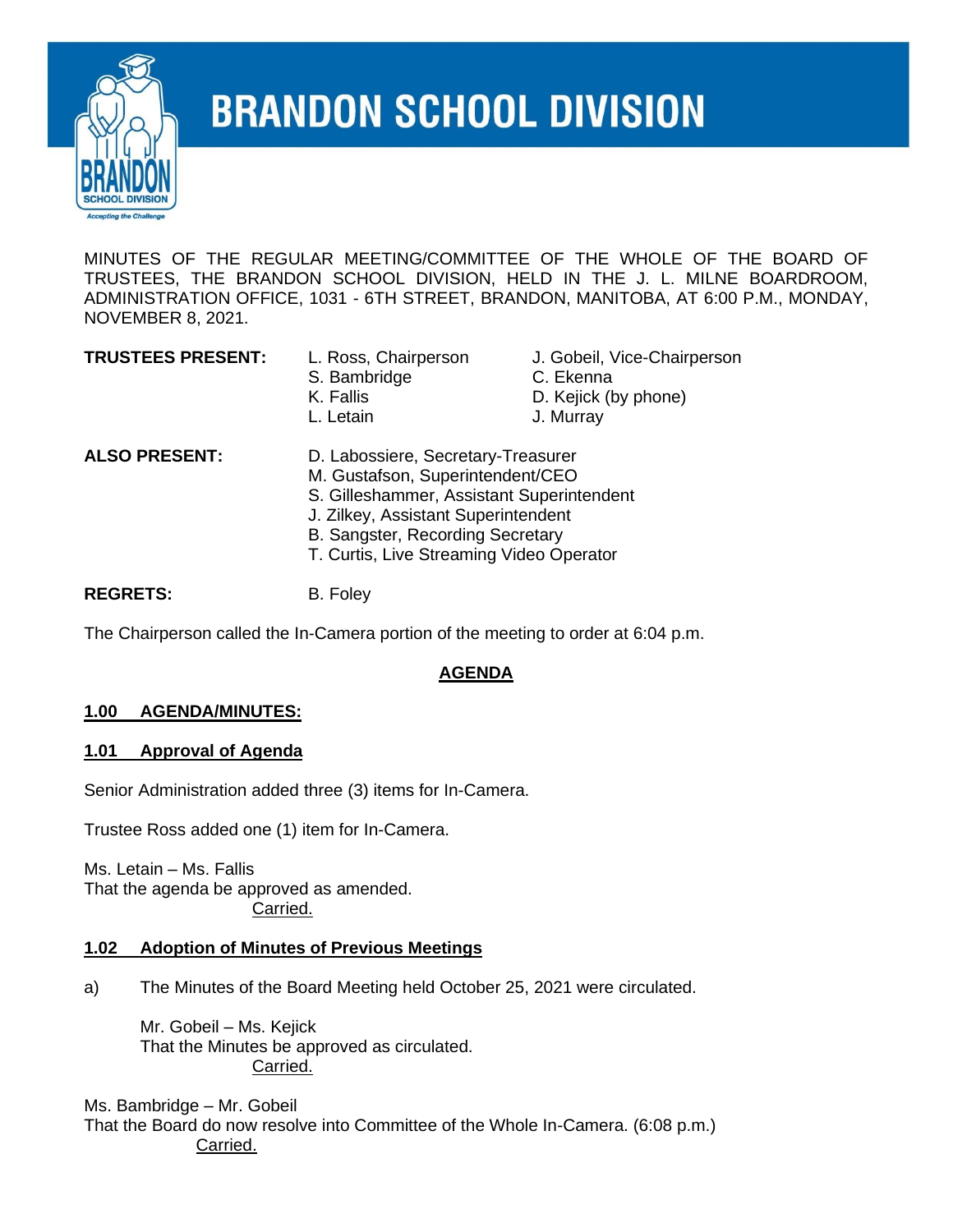# **2.00 IN CAMERA DISCUSSION (COMMITTEE OF THE WHOLE):**

#### **2.01 Student Issues**

**- Reports**

**- Trustee Inquiries**

#### **2.02 Personnel Matters**

#### **- Reports**

- a) Staffing Activity Report was presented.
- b) Mr. Mathew Gustafson, Superintendent/CEO, provided an update on a Personnel Matter.
- c) Mr. Jon Zilkey, Assistant Superintendent, provided an update on a Personnel Matter.

#### **- Trustee Inquiries**

#### **2.03 Property Matters/Tenders**

**- Reports**

#### **- Trustee Inquiries**

# **2.04 Board Operations**

**- Reports**

- a) The Superintendent/CEO provided information on a Board Operations Matter and received direction from the Board.
- b) Trustee Ross provided information on a Board Operations Matter and received feedback from Trustees.

#### **- Trustee Inquiries**

Mr. Murray – Ms. Kejick

That the Committee of the Whole In-Camera do now resolve into Board. (7:21 p.m.) Carried.

The Chairperson called the Public portion of the meeting to order at 7:31 p.m. with a traditional heritage acknowledgement.

Trustee Ross acknowledged November 8<sup>th</sup> being Indigenous Veteran's Day, noting that it is important to recognize this day in this time where Truth and Reconciliation is a more hopeful process than it has been in the past, and to recognize sacrifices that Indigenous Veterans made for this country in spite of this country not having appreciated what they did.

# **3.00 PRESENTATIONS AND COMMUNICATIONS:**

- **3.01 Presentations For Information**
- **3.02 Communications For Information**
- **3.03 Communications For Action**

# **4.00 REPORT OF SENIOR ADMINISTRATION**

Mr. Mathew Gustafson, Superintendent/CEO, provided highlights on the following items from the November 8, 2021 Report of Senior Administration:

- ➢ Celebrations
	- Donation to Samaritan House Ministries by Waverly Park School 1,204 pounds of food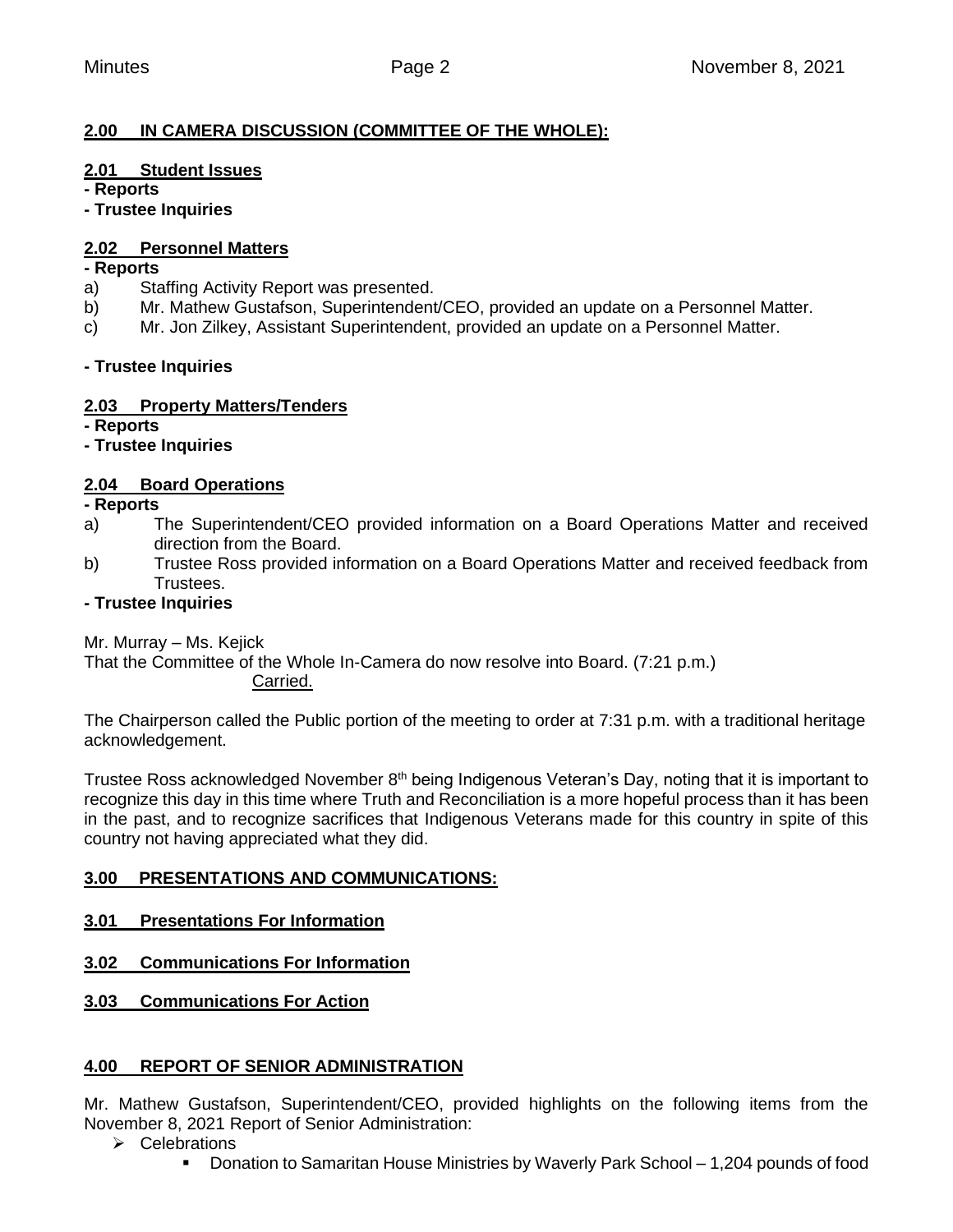- **E** Indigenous Veteran's Day November 8, 2021
- Rock your Mocs Week of November  $15<sup>th</sup>$
- ➢ Administrative Information
	- Information Items
		- Manitoba Education Correspondence:
			- o Financial Literacy Month November 2021
		- **■** Minister of Families Correspondence:
			- o Indigenous Disability Awareness Month

Trustee Murray acknowledged the Brandon Wheat Kings organization, who had donated 1,000 tickets to the Brandon School Division for Division students for the October 16<sup>th</sup> hockey game.

Mr. Gobeil – Mr. Murray

That the November 8, 2021 Report of Senior Administration be received and filed. Carried.

# **5.00 GOVERNANCE MATTERS**

# **5.01 Reports of Committees**

a) Finance and Facilities Committee Meeting The written report of the Finance and Facilities Committee meeting held on October 25, 2021 was circulated.

Ms. Fallis – Ms. Bambridge That the Report be received and filed. Carried.

b) Personnel and Policy Committee Meeting The written report of the Personnel and Policy Committee meeting held on October 25, 2021 was circulated.

Ms. Bambridge – Ms. Letain That the Report be received and filed. Carried.

# **5.02 Delegations and Petitions**

# **5.03 Business Arising**

- **- From Previous Delegation**
- **- From Board Agenda**

# **- MSBA Matters**

a) e-bulletin – October 27, 2021

Trustee Bambridge reminded Trustees about the upcoming MSBA General and Regional Meetings, scheduled for Saturday, November 27<sup>th</sup>, and Monday, November 29<sup>th</sup>.

# **5.04 Public Inquiries (max. 15 minutes)**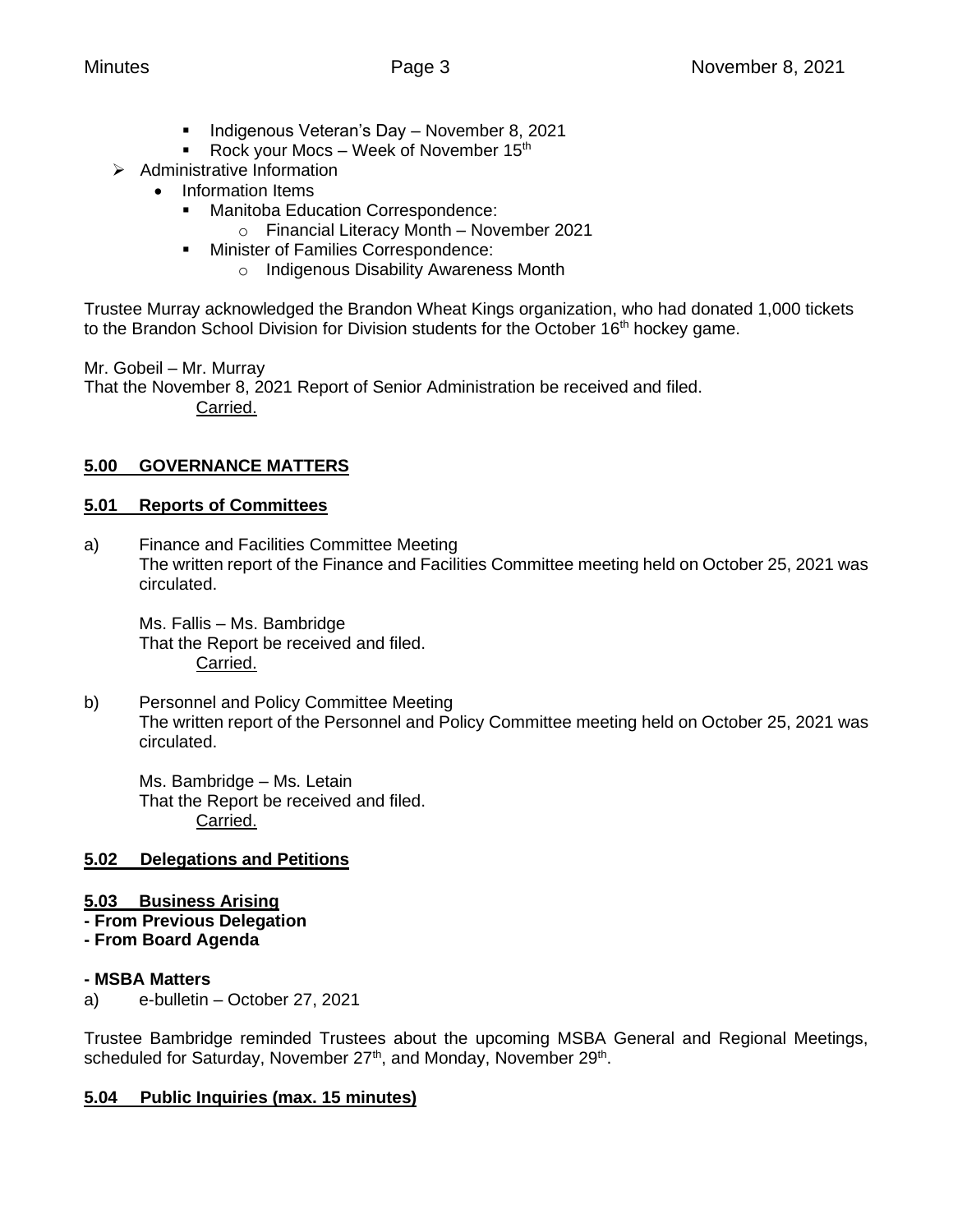#### **5.05 Motions**

64/2021 Ms. Fallis – Mr. Ekenna

That the following guidelines be initiated for the 2022-2023 Preliminary Budget Preparation:

- a) Inflationary increases be provided as advised by suppliers for non-controllable expenditures, e.g.: employee benefits, insurance, fuel/propane for school buses, taxes and utilities;
- b) No increase for controllable expenditures;
- c) No increase for the school instructional budget;
- d) No increase for the capital and maintenance budget;
- e) The 2022-2023 Budget provide for enrollment change. Carried.
- 65/2021Mr. Gobeil Ms. Bambridge
	- That Board Policy 5 "Annual Planning Cycle" be rescinded and replaced with updated Policy 5 – "Annual Planning Cycle".

Carried.

#### **5.06 Bylaws**

#### **5.07 Giving of Notice**

#### **5.08 Trustee Inquiries**

a) Trustee Murray asked that the possibility be explored regarding naming of the library at Crocus Plains Regional Secondary School (or other), possibly in conjunction with dedication of the Tipi at Crocus Plains Regional Secondary School, after Sargent Tommy Prince.

The Board supported that the Trustee Inquiry be referred to Senior Administration for response at a future meeting.

b) Trustee Ekenna indicated he knows of community members who would like to know the process to rent rooms in schools for sports and activities

Trustee Ross responded that the Division has a Joint Use Agreement with the City of Brandon for Community Use of Schools. Booking of schools is made through the City of Brandon and information is available on the Brandon School Division website. However, Community Use of Schools had been suspended since August due to COVID, and Trustees had agreed to review the matter in December.

#### **6.00 ANNOUNCEMENTS**

- b) Stakeholder Meeting with Employee Groups 4:30 p.m., Tuesday, November 9, 2021, via Microsoft Teams
- c) NEXT REGULAR BOARD MEETING/COMMITTEE OF THE WHOLE  $-$  7:30 p.m. (public), Monday, November 22, 2021, Boardroom.